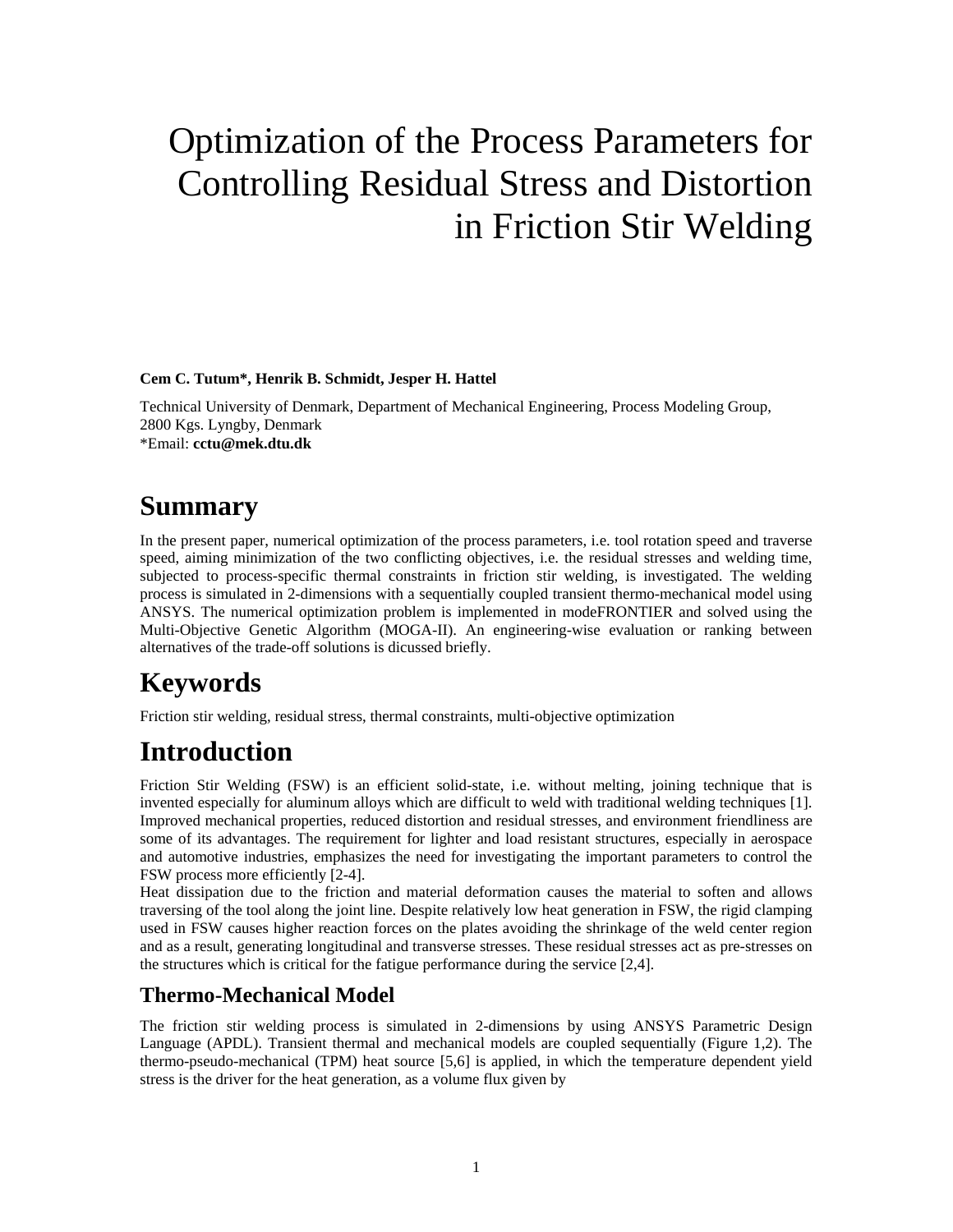$$
q(r,T) = \left(\frac{RPM 2\pi}{60}\right) \left(\frac{r}{thk}\right) \frac{\sigma_{yield}(T)}{\sqrt{3}}, \quad \text{for } 0 \le r \le R_{shoulder} \tag{1}
$$

where RPM is the tool rotation per minute, r is the radial position, thk is the thickness of the plate (3mm) and  $R_{shoulder}$  is the tool shoulder radius (10mm). The temperature dependent yield stress  $\sigma_{yield}$  is defined by

$$
\sigma_{\text{yield}}(T) = \sigma_{\text{yield, ref}} \left( 1 - \frac{T - T_{\text{ref}}}{T_{\text{melt}} - T_{\text{ref}}} \right)
$$
 (2)

where  $\sigma_{yield, ref}$  is the yield stress at the room temperature (200 MPa), T is the solution depentent temperature,  $T_{ref}$  is the reference room temperature (20 $^{\circ}$ C) and  $T_{melt}$  is the solidus temperature (500 $^{\circ}$ C). The mechanical model consists of an elasto-plastic material model using the yield stress given by equation (2). The behavior of the residual stresses obtained after the solution of the mechanical model is shown in Figure 3 for different tool traverse and rotational speeds. It can be clearly seen that the residual stresses increase as long as the traverse welding speed increases and they are less sensitive to the tool rotational speed.



Figure 1. Schematic view of the prescribed heat source

Figure 2. Thermal and mechanical models

Figure 3. Residual stresses at the middle of the plate

#### **Optimization Model**

The optimization problem here is stated as the goal of finding the friction stir welding process parameters, i.e. tool rotation speed and traverse welding speed, which provide a set of trade-off solutions for the minimization of two conflicting objectives [7], i.e. residual stresses, which are measured at the middle of the plate along the transverse direction, and welding time. The design variable RPM (Revolution Per Minute) is defined as varying from 100 to 1000 rpm in 100 rpm increments and welding speed, the design variable for the traverse welding speed, is defined as 1mm/s to 10mm/s in 1 mm/s increments. The flow chart of the optimization procedure is shown in Figure 4. The initial population of the MOGA-II algorithm is chosen as Full Factorial Design with 4-levels (RPM: 100, 400, 700, 1000 rpm and welding speed: 1, 4, 7, 10mm/s) resulting in 16 designs. MOGA-Adaptive Evolution is chosen for running 20 total numbers of generations. The optimization problem is constrained by process-specific thermal constraints, which are given as the upper and the lower bounds on the peak temperatures. The lower bound of 420°C on the peak temperature represents the need for easy traversing of the tool, i.e. to minimize the tool loads, along the weld line by contributing thermal softening of the workpiece material. The upper bound of 490°C is defined in order to consider the tool life and the workpiece properties which are affected by hot weld conditions. The modeFRONTIER model is represented in Figure 5.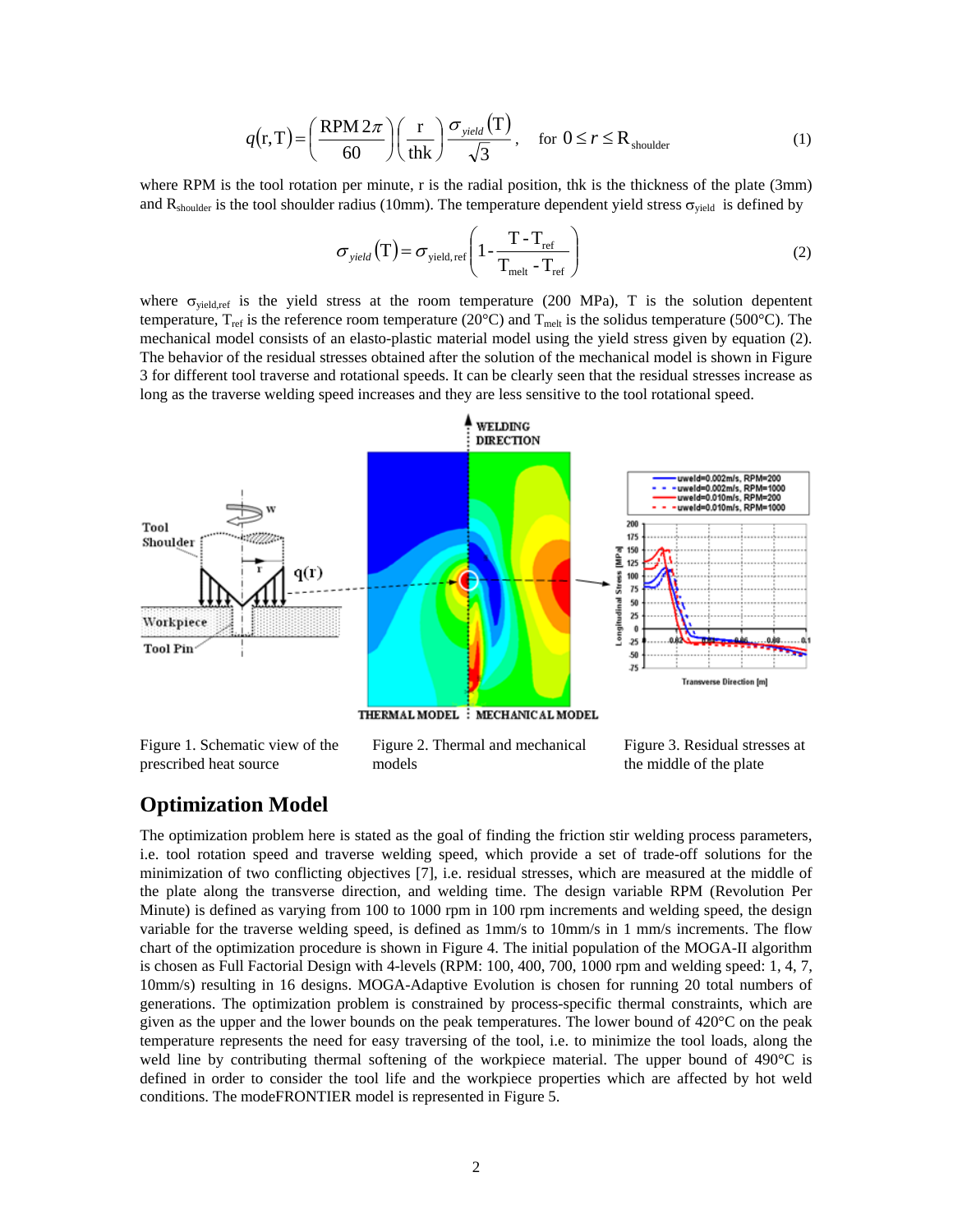

Figure 4. Flow chart of the optimization problem Figure 5. Workflow representation of modeFRONTIER model

### **Results and Discussion**

The solution of the optimization problem, which is defined in the previous section, is presented in both design and criterion space in the following figures. Some of the designs out of 320 total numbers of designs are overlapping due to the selection operator which lies in the nature of the genetic algorithm and ensures the survival of some designs without evolution. Figure 6 and 7 represent feasible and unfeasible designs with dark and fair colors, respectively. It can be clearly seen from Figure 7 that the feasible region, which can be called as the robust process parameter region in this case, is defined by RPM values in the region between 200 and 400 rpms.



Figure 6. Residual stress vs. design variables Figure 7. Contour plot of residual stress vs. inputs

The objective space that is constructed by minimization of the residual stresses and maximization of the welding speed is shown in Figure 8. Most of the designs lie close to the Pareto-front, which is shown in Figure 9, due to the low sensitivity of the RPM parameter defined in the underlying thermal model, i.e. the TPM model [5,6] for a given welding speed on the residual stresses.